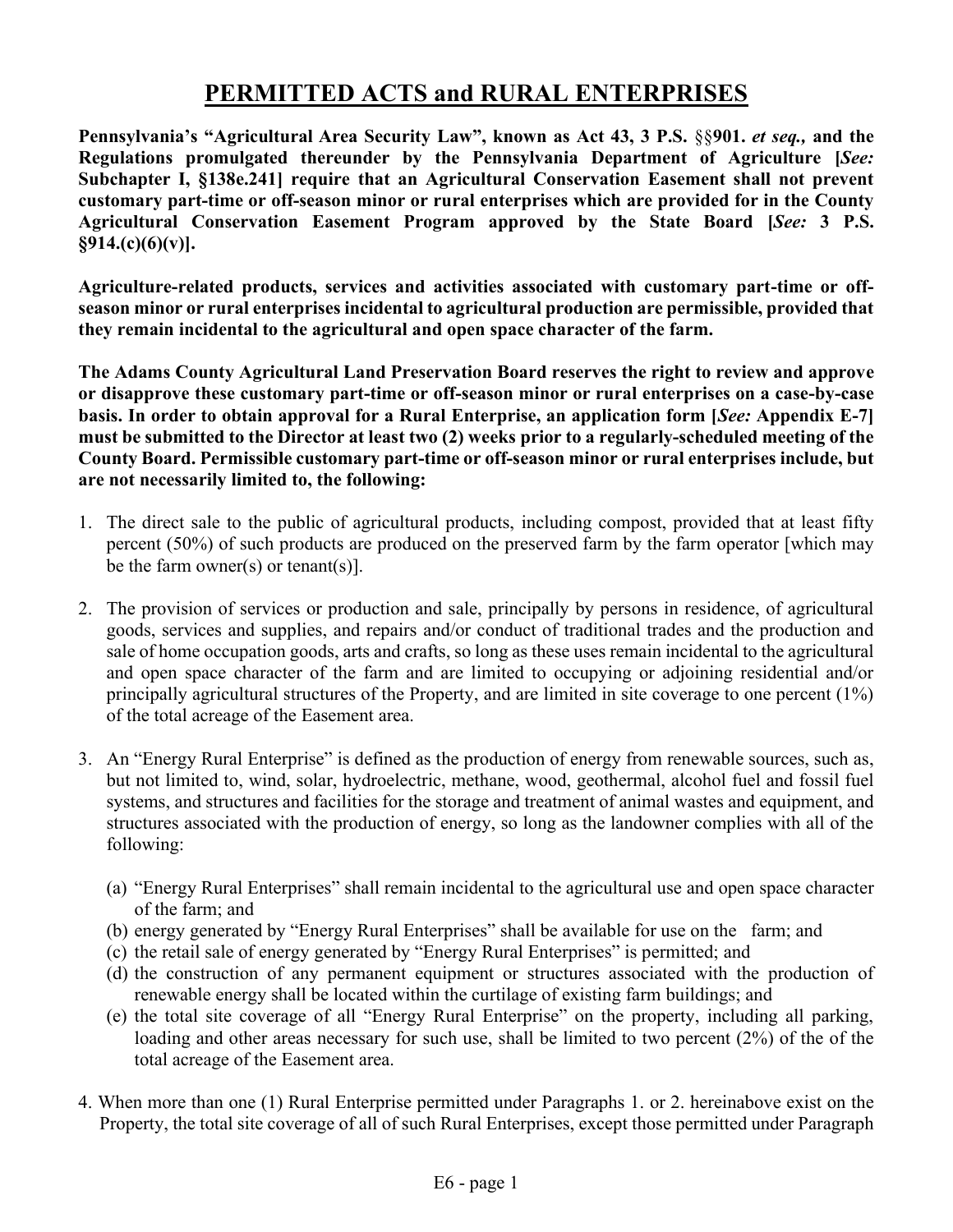3. hereinabove relating to "Energy Rural Enterprise", shall be limited to one-half of one percent (0.5%) of the Easement area.

- 5. The accommodation of tourists and visitors within principally family residential and/or agricultural structures of the Property otherwise permitted by law, so long as the accommodation of tourists and visitors is undertaken as a part-time or off-season minor or rural enterprise and is incidental to the agricultural and open space character of the farm.
- 6. Regulated hunting operations and the production and stocking of game birds is permitted, so long as these uses remain incidental to the agricultural and open space character of the farm.
- 7. No more than the greater of ten percent (10%) or fifteen (15) acres of the total Easement area shall be covered by permanent structures for any purpose (a permanent structure is defined as any structure which, in order to be constructed, must break the contour of the ground; this would include any type of cement pad for any use, such as storage of compost, mulch, etc.). Temporary structures will not be considered when calculating this coverage area. Seasonal Farm Labor Camp Housing Unit(s) and their curtilage shall be calculated as part of this coverage area. The spaces between structures, such as yard areas, driveways, parking areas, waste storage and handling areas and their necessary structures shall be included in the calculation of structure coverage. Personal use structures (for example, swimming pools, garages, tennis courts, ponds) are allowed under these provisions and will be included in the total structure coverage area. Structures and associated areas as listed above, which were present in and upon the Easement area on the date of the granting of the Easement, shall be included in the calculation of structure coverage.
- 8. Constructed structures and facilities associated with irrigation, farm pond impoundment, and soil and water conservation are permitted. [*See:* **Appendix E-6, page 5 for Notification for Pond Construction request form**].
- 9. Soil and water conservation practices, including, but not limited to, Wetland Development or Restoration, Wildlife Wetland Habitat Management, Wildlife Upland Habitat Management and Riparian Forest Buffer Resource Management Systems used for erosion and sediment control and water quality improvement.
- 10. CRP and CREP practices are permitted on a preserved farm, provided that these practices do not harm the economic viability of the subject tract for the term of the Easement, and, provided further, that, upon the termination of the CRP or CREP Contract, the subject land's use for the production for commercial purposes of crops, livestock and livestock products [*See:* **§138e.241**] is restored. Any farm that is enrolled in the Agricultural Conservation Easement Program must have a Conservation Plan approved by the Adams County NRCS District Conservationist or a qualified PA NRCS Certified Conservation Planner prior to signing a CRP or CREP Contract.
- 11. Planting of hardwood trees for eventual harvest is permitted. It is noted that timber is not considered 'harvested cropland' for purposes of eligibility, but is considered as 'ag production' for purposes of compliance with the Deed of Easement.
- 12. The installation of communication antennae structures along with associated equipment and structures shall be permitted so long as the landowner complies with all of the following:
	- (a) the Rural Enterprise shall remain incidental to the agricultural use and character of the farm;
	- (b) the communication antennae is located on an existing structure;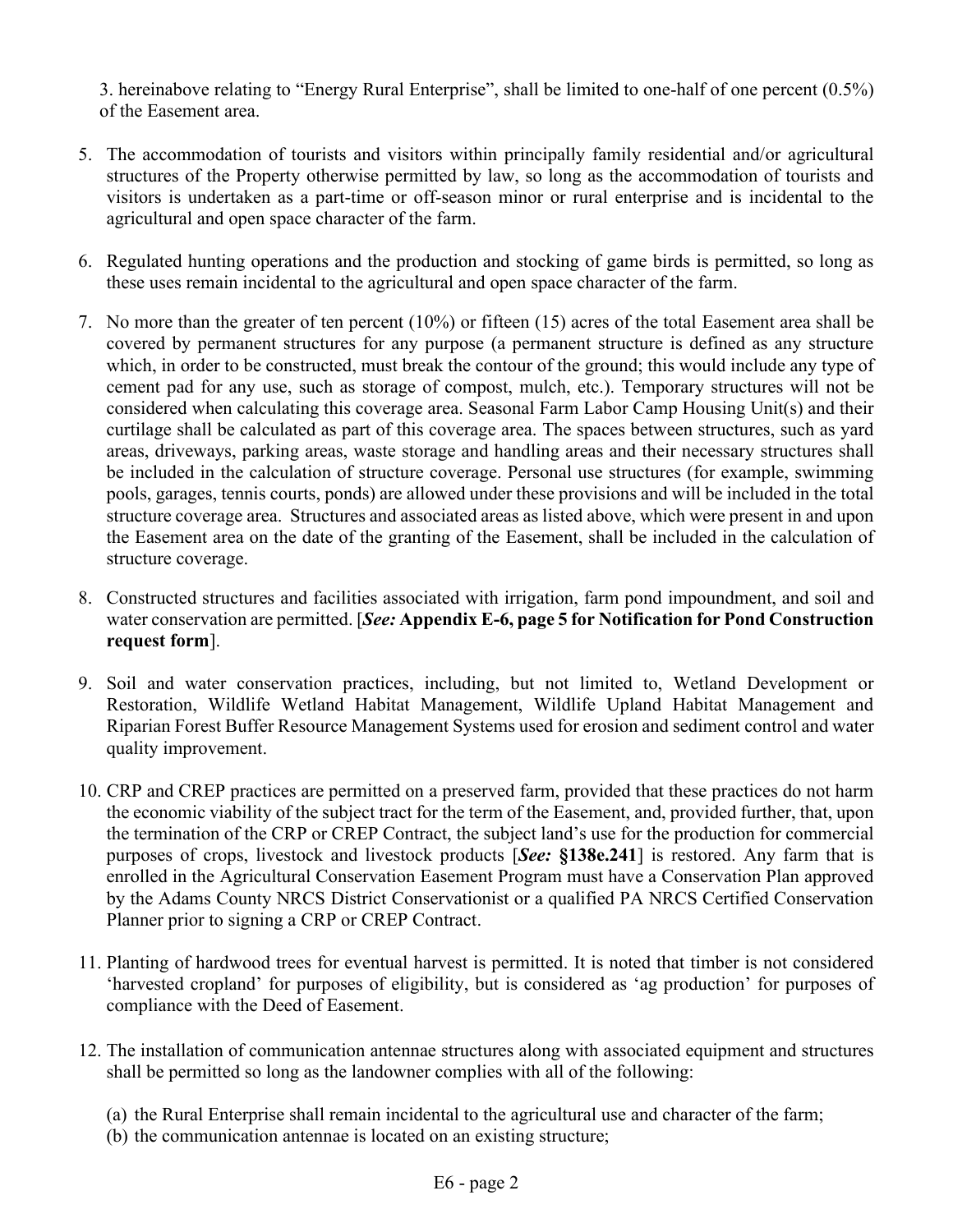- (c) the installation or construction of any permanent non-agricultural equipment or structures associated with such communications antennae shall be located at the base and within the curtilage of the existing structure supporting the communications antennae.
- 13**.** Billboards existing at the time of Easement purchase are permitted. New Billboards are not permitted, and easements and right-of-way agreements may **not** be granted for this purpose. Signs, seasonal or permanent, used specifically for a Permitted Act or approved Rural Enterprise, must not have any adverse impact on the preserved Property's viability for agricultural production, as determined by the County Board on a case-by-case basis. Permanent signs shall be limited to two (2) signs, each with a maximum width of forty-eight (48") inches and a maximum height of thirty-six (36") inches. The height of the sign above the ground shall not exceed eight (8') feet.
- 14. The beneficial use of sewage sludge is permitted on preserved farms, provided that the generator and/or land applicator of the said sludge maintains the required Permits and follows the Regulations as promulgated by the Pennsylvania Department of Environmental Protection (PaDEP) as specified in the Pennsylvania Code - Chapter 271 Municipal Waste Management and Chapter 275 Land Application of Sewage Sludge. The temporary storage of sewage sludge is also permitted on a preserved farm, provided that the sewage sludge storage has written approval from the PaDEP and complies with the Pennsylvania Code-Chapter 285 Storage, Collection and Transportation of Municipal Waste. In addition to complying with the foregoing Permits and PaDEP Regulations requirements, one-hundred percent (100%) of stored sewage sludge must be applied to land over which the owner or operator of said preserved farm has management control.
- 15**.** Other similar uses that support the local agricultural economy and the economic viability of preserved farms, upon approval on a case-by-case basis by the Board and the State Board, which may make the approval conditional in order to protect farmland and as otherwise allowed under applicable law, including, without limitation, the Agricultural Security Area Law, its Regulations, the provisions of the Easement, Zoning Ordinance requirements, and other applicable laws, rules and regulations.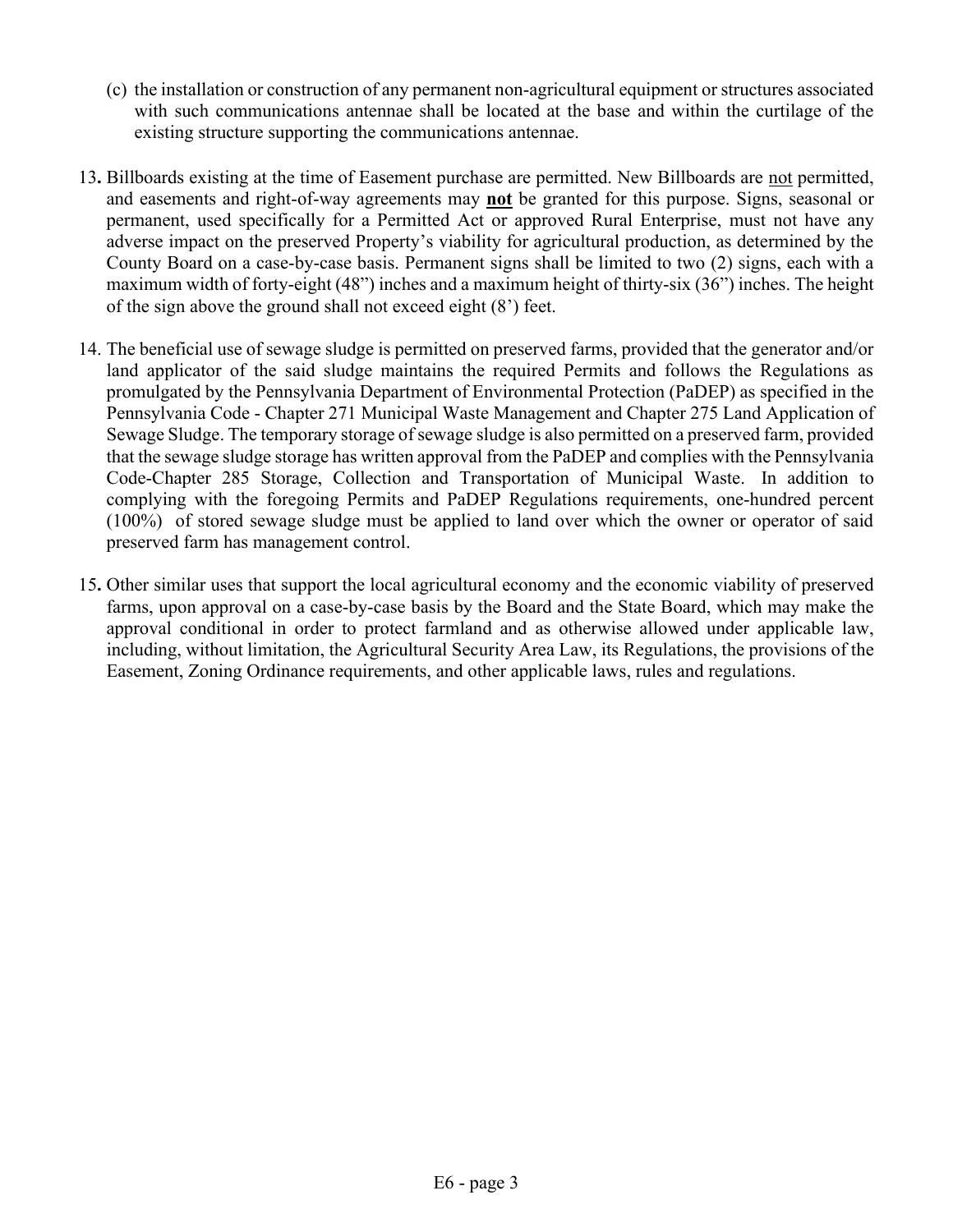**This page left blank intentionally**